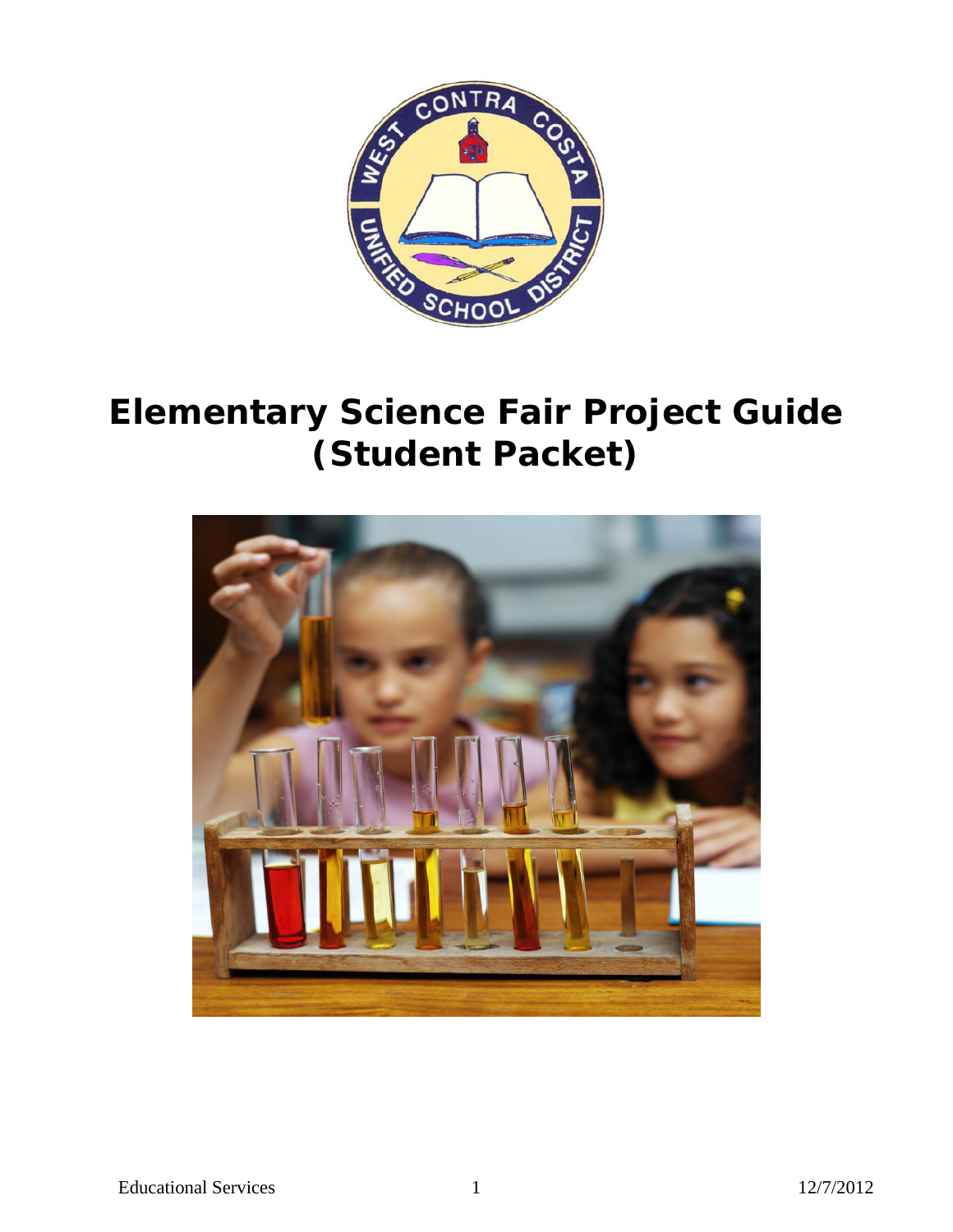# **TABLE OF CONTENTS**

## **TIPS FOR PARENTS**

- 1. Be positive about your child's work.
- 2. Be honest with your student. If you don't know the answer, tell your child that you don't know, but offer to help locate a source of information that may help.
- 3. Help your child look around for ideas. Investigate, libraries, Internet, etc.,
- 4. Help seek out people to help other adults, teachers, other professionals
- 5. Help your child collect and save materials. Inexpensive materials found around the home often work the best.
- 6. Allow your student to "mess around" with materials without your intervention.
- 7. Allow your student time for thinking, exploring, and doing the experiment.
- 8. Stress "how-to" skills e.g., observing, rather than memorizing facts.
- 9. Examine issues with moral consequences e.g., animals used for experimentation.
- 10. Help your student keep a daily log of their research activities.
- 11. Go to the Science Fair and take pictures of experiments for future ideas.
- 12. Assist as needed, but let your student do the work.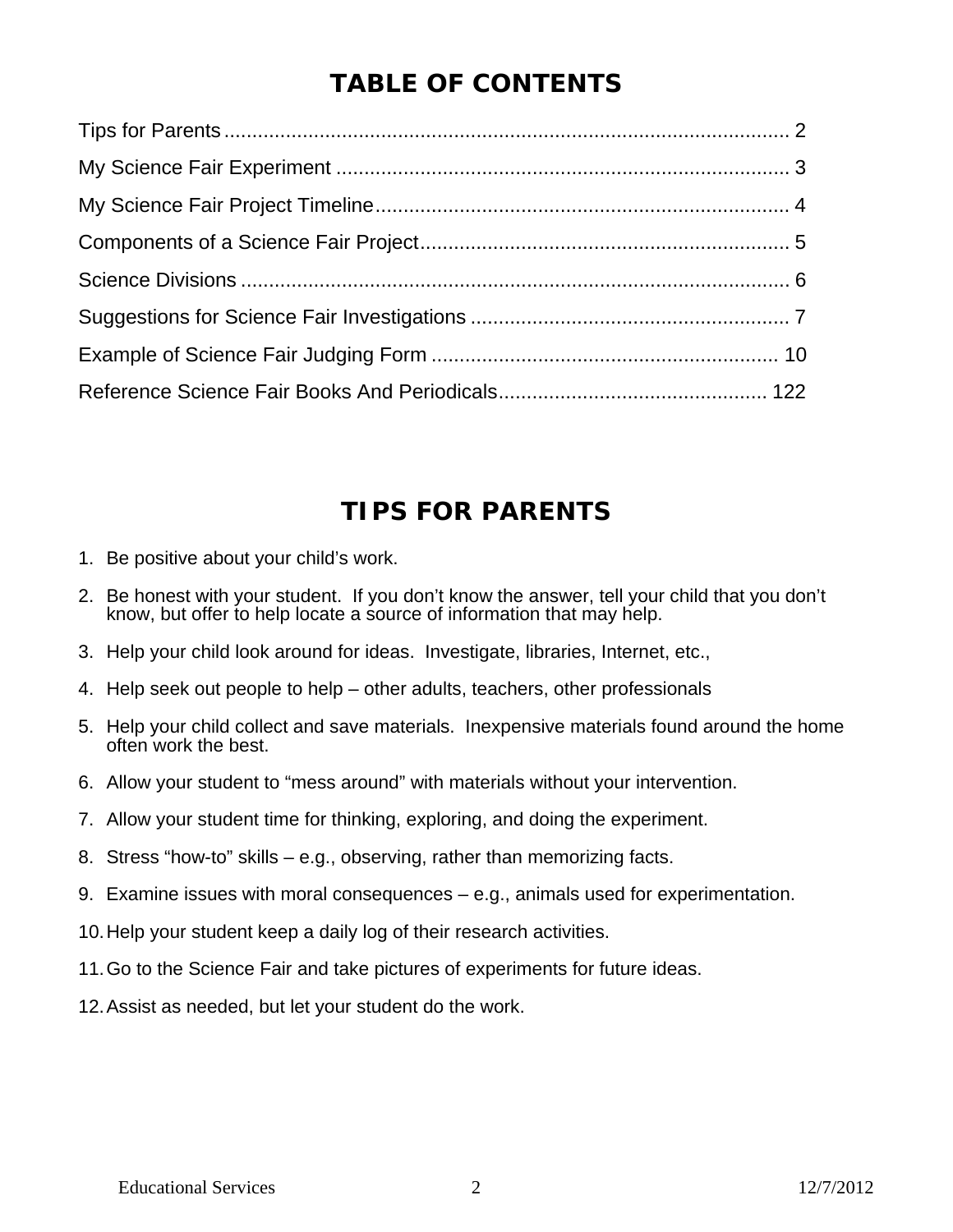# **MY SCIENCE FAIR EXPERIMENT**

#### **What do I do?**

Choose your topic. Get ideas from your teacher, parents, friends, science books, newspaper articles, television, Internet, etc. *You are not to experiment on any human or animal without the prior permission of your teacher. Collect* and put together your ideas and materials you will need.Follow the *Scientific Method* as much as possible.

#### **What is the Scientific Method?**

Scientific Method refers to the process that scientists go through when solving a problem. See page 5 for more a more detailed description. It involves the following steps:

| 1. State the Problem:    | Write the problem clearly, perhaps in the form of a question.                                                                                                                                                            |
|--------------------------|--------------------------------------------------------------------------------------------------------------------------------------------------------------------------------------------------------------------------|
| 2. Present a Hypothesis: | Describe your educated guess of the possible solution (your<br>prediction of the outcome of your experiment) and justify your<br>reasoning.                                                                              |
| 3. Present a Procedure:  | Describe how you will go about solving the problem. Include a list<br>of all the materials needed. Do the experiment.                                                                                                    |
| 4. Present the Results:  | Tell what happened in words. Show what you have found out using<br>tools like charts, tables, graphs, diagrams and pictures.                                                                                             |
|                          | 5. State your conclusions: Write a paragraph that tells whether the experiment solved your<br>problem. Did it prove or disprove your hypothesis? If your<br>hypothesis was incorrect, what might be some of the reasons? |

#### **How do I display my experiment?**

Your experiment should be placed on a display board that stands by itself, such as on a threesided display, as shown below. It should not be over 48 inches wide when open.

#### Example of display layout:

- 1. Graphs and Charts
- 2. Photographs or drawings and diagrams of your work.
- 3. Notebooks may be placed in front of the project.
- 4. K-3 only: Equipment may be placed on table in front of display. Do not include liquids or smelly items.
- 5. Grades 4-6: No equipment or apparatus.
- 6. Student's and teacher's names should be written **only** ON THE BACK of the display.

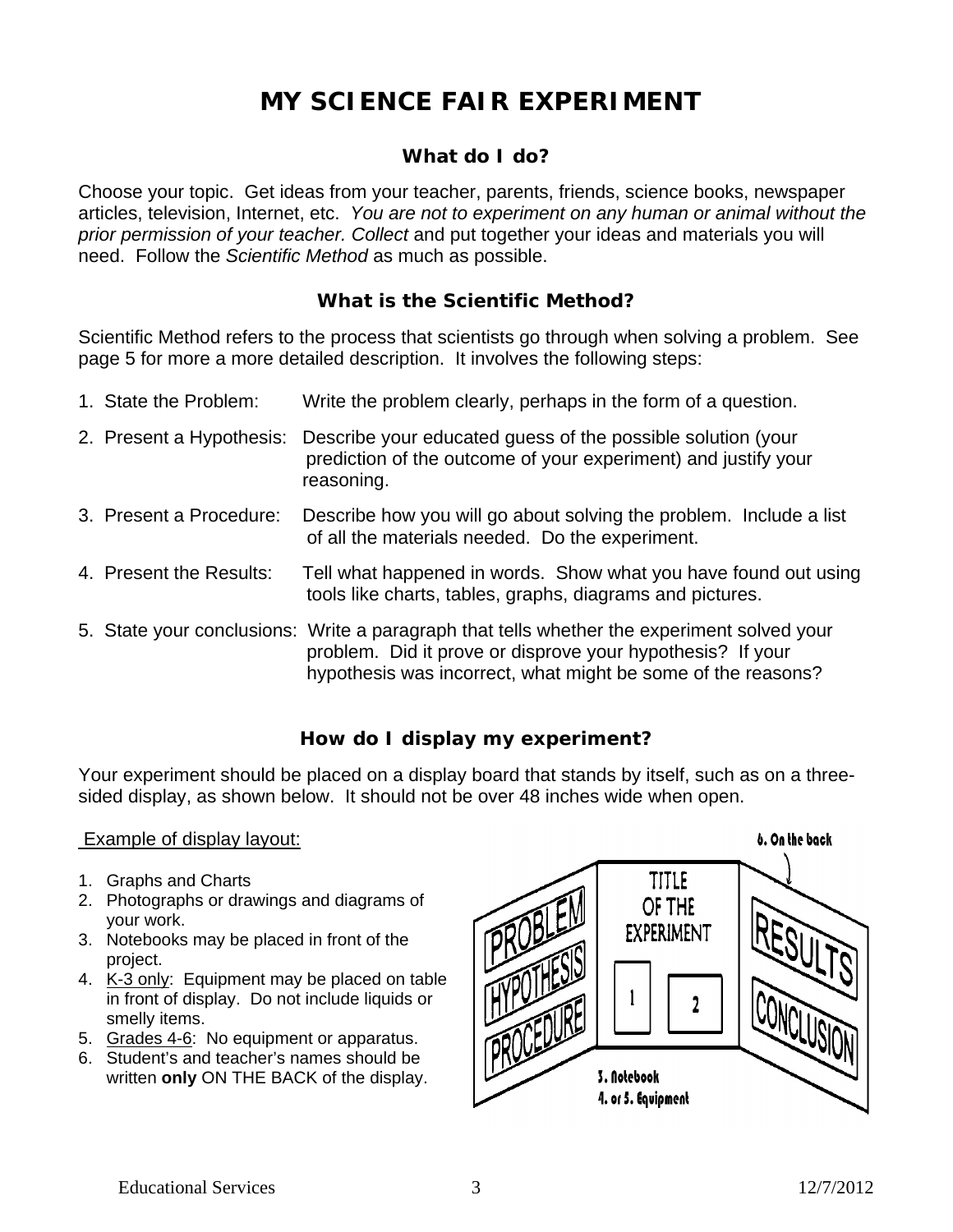#### **Summary:**

- Choose an experiment.
- Have the experiment approved by your teacher.
- Follow the guidelines and safety rules set forth by your teacher or as described in this packet.
- Gather all materials needed and do the experiment, following the scientific method as closely as possible.
- Illustrate the experiment and organize your results.
- Keep an observation log (if needed).

# **MY SCIENCE FAIR PROJECT TIMELINE**

| Task                                                               | Date Due |
|--------------------------------------------------------------------|----------|
| 1. Choose a problem to investigate.                                |          |
| Do some background research and get advice.<br>2.                  |          |
| Develop a hypothesis.<br>3.                                        |          |
| Decide on the procedures you will use.<br>4.                       |          |
| Make a list of materials you will need and gather materials.<br>5. |          |
| Conduct your investigation and collect data.<br>6.                 |          |
| Organize your data or results.<br>7.                               |          |
| 8.<br>Draw your conclusions.                                       |          |
| Keep a project notebook (log).<br>9.                               |          |
| 10. Proofread your work.                                           |          |
| 11. Design your exhibit.                                           |          |
| 12. Construct your visual aids and exhibit backdrop.               |          |
| 13. Turn in your project.                                          |          |
| 14. Present your project.                                          |          |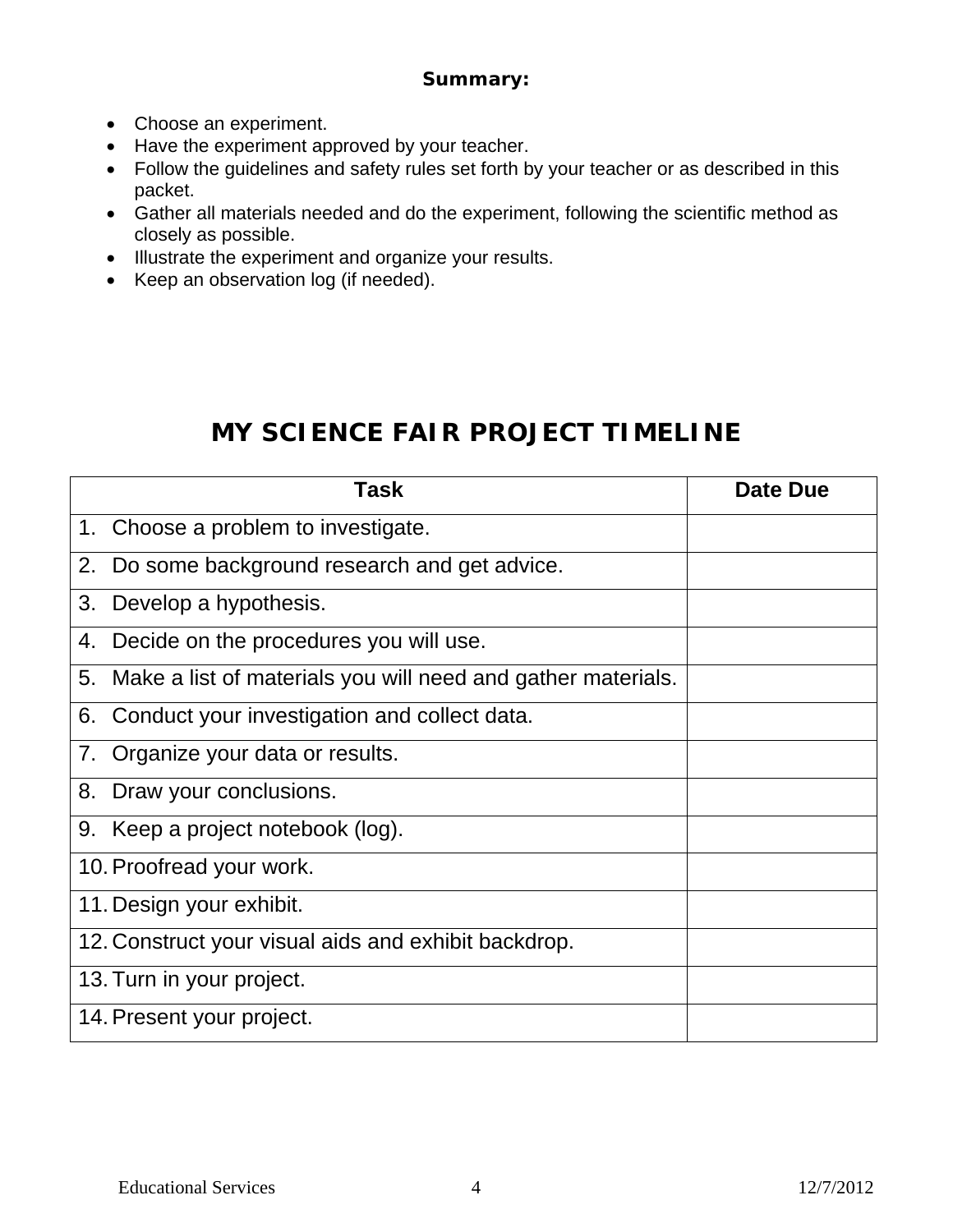# **COMPONENTS OF A SCIENCE FAIR PROJECT: THE "SCIENTIFIC METHOD"**

- **1. Title/Problem •** Put it into a question format.
	- Draw on ideas and wonderings you have had or written down during discussions of classroom experiments.
- **2. Introduction** 
	- What gave you the idea?

 (Optional, as needed)

- Who helped you?
	- What kind of research did you do?
	- Include background information needed to understand the problem (this can also be part of the hypothesis – see examples below).

- **3. Hypothesis** It is a prediction (educated guess) about the possible outcome.
	- It must be written BEFORE doing your experiment.
	- It helps you refine your ideas and shows your thought process.
	- **If…then** statements can be a helpful way to phrase a hypothesis.

#### **Examples:**

*a) "I think that plants need sunlight because I noticed that plants on the sunny side of my house are larger than the plants on the shady side. If this is true, then if I place one plant in a sunny spot and one plant in a dark closet, I predict the one in the dark will not grow." (Early elem.)* 

*b) "When we were doing an experiment with electromagnets, we discovered that wrapping more wire around the nail made the magnet stronger. This made me wonder if there were other ways to increase the strength of an electromagnet. Besides wire coils, an electromagnet needs*  an iron core. I think that if I wrap 25 coils around a larger nail, then it will attract more paperclips than 25 coils on a smaller nail." (4<sup>th</sup> grade)

Notice that these hypotheses have the variable and the idea for how to do the experiment already built into them. It is important to understand that the point of the experiment is NOT to prove you are right. It is fine if the results of your experiment do not support what you thought. Many important science discoveries and advances have been made because scientists were forced to rethink their predictions when things did not turn out the way they had expected. Scientific inquiry is a process more than a method.

- **4. Materials** List of all materials needed (including things like scissors, containers, tape, etc.) and include the amount of each item.
- 
- **5. Procedures** Should be written as detailed step-by-step instructions.
	- Should include control when applicable (provides comparison, shows that outcome was a result of changing one variable and not a random occurrence that would have happened regardless.)

**Example**: *If you are trying to prove chemical reactions happen more quickly if the temperature is higher, you need to run the experiment with room temperature and cold temperature ingredients as well.* (5<sup>th</sup> grade)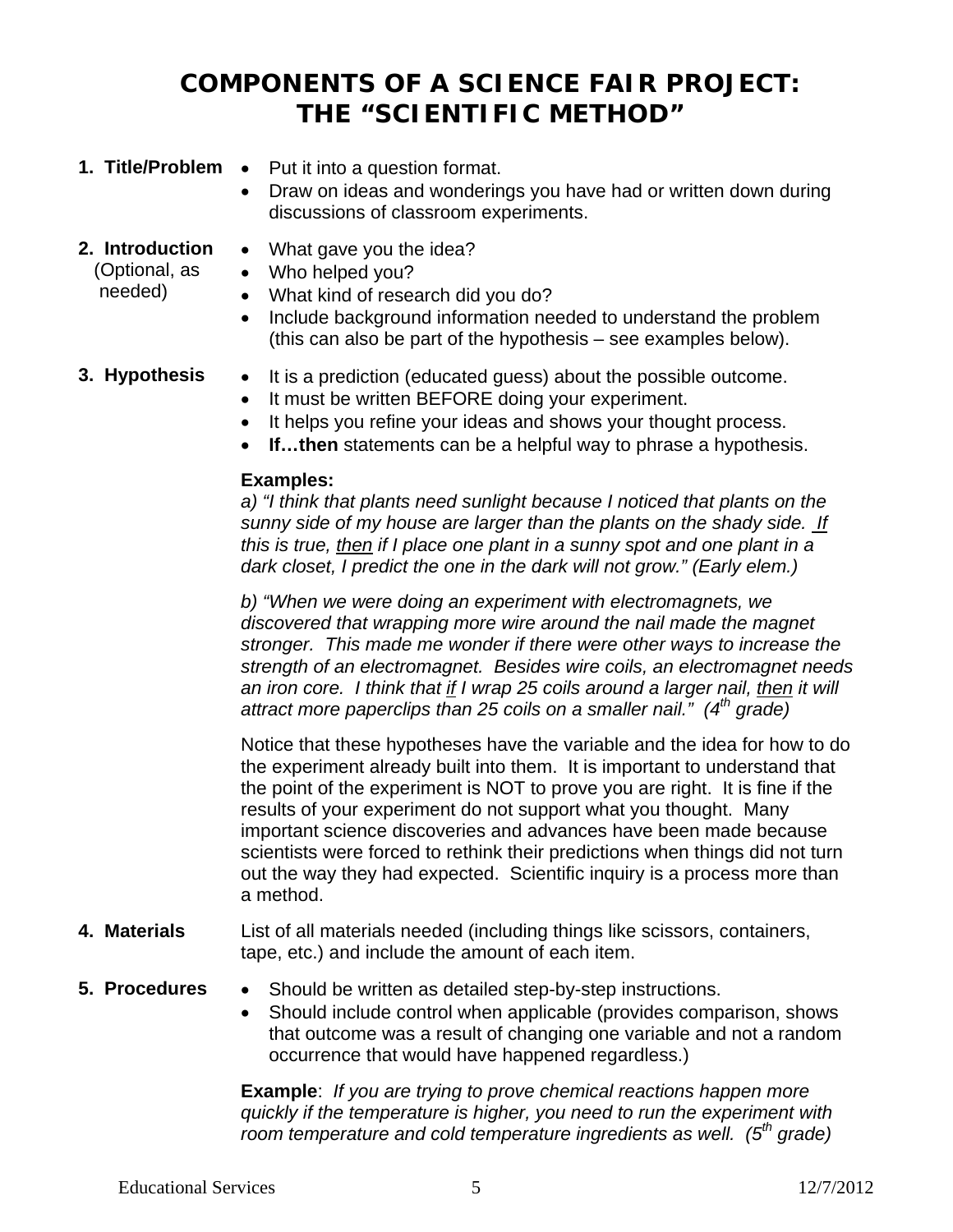#### **6. Results**  Charts

- 
- Tables
- Graphs
- Diagrams or photographs
- 
- **7. Conclusion** Refer back to your original question and examine the actual outcome compared to your hypothesis.
	- Discuss any problems you had.
	- Offer an explanation or further research or investigations that might be done if your hypothesis turned out to be incorrect.
	- Suggest possible real world application for the results of your test.

# **SCIENCE DIVISIONS**

**Biological Science:** includes all living things and how they are affected by the environment. Examples of topics:

| Ecology      | <b>Adaptation of Plants</b> | Plants     |
|--------------|-----------------------------|------------|
| Conservation | <b>Balance of Nature</b>    | Human Body |

**Physical Science/Earth Science:** includes the areas of physics and chemistry. Earth Science includes topics related to the land, sea, atmosphere, and space surrounding the earth. Mathematics is the language used to discuss these sciences. Examples of topics:

| <b>Machines</b>            | <b>Heat and Temperature</b> | <b>Molecular Motion and Forces</b> |
|----------------------------|-----------------------------|------------------------------------|
| Engines                    | Magnetism                   | <b>Matter</b>                      |
| Levers                     | <b>Light and Color</b>      | Astronomy                          |
| Photography                | <b>Number Systems</b>       | <b>Metals</b>                      |
| Electricity                | <b>Rockets</b>              | <b>Elements and Components</b>     |
| Electronics                | Sound and Music             | Crystals                           |
| <b>Synthetic Materials</b> | <b>Molecular Structure</b>  | Rocks / Minerals                   |
| Aerodynamics               | <b>Solutions</b>            | <b>Air Currents</b>                |
| <b>Air Pollution</b>       | Solar Energy                | Conservation                       |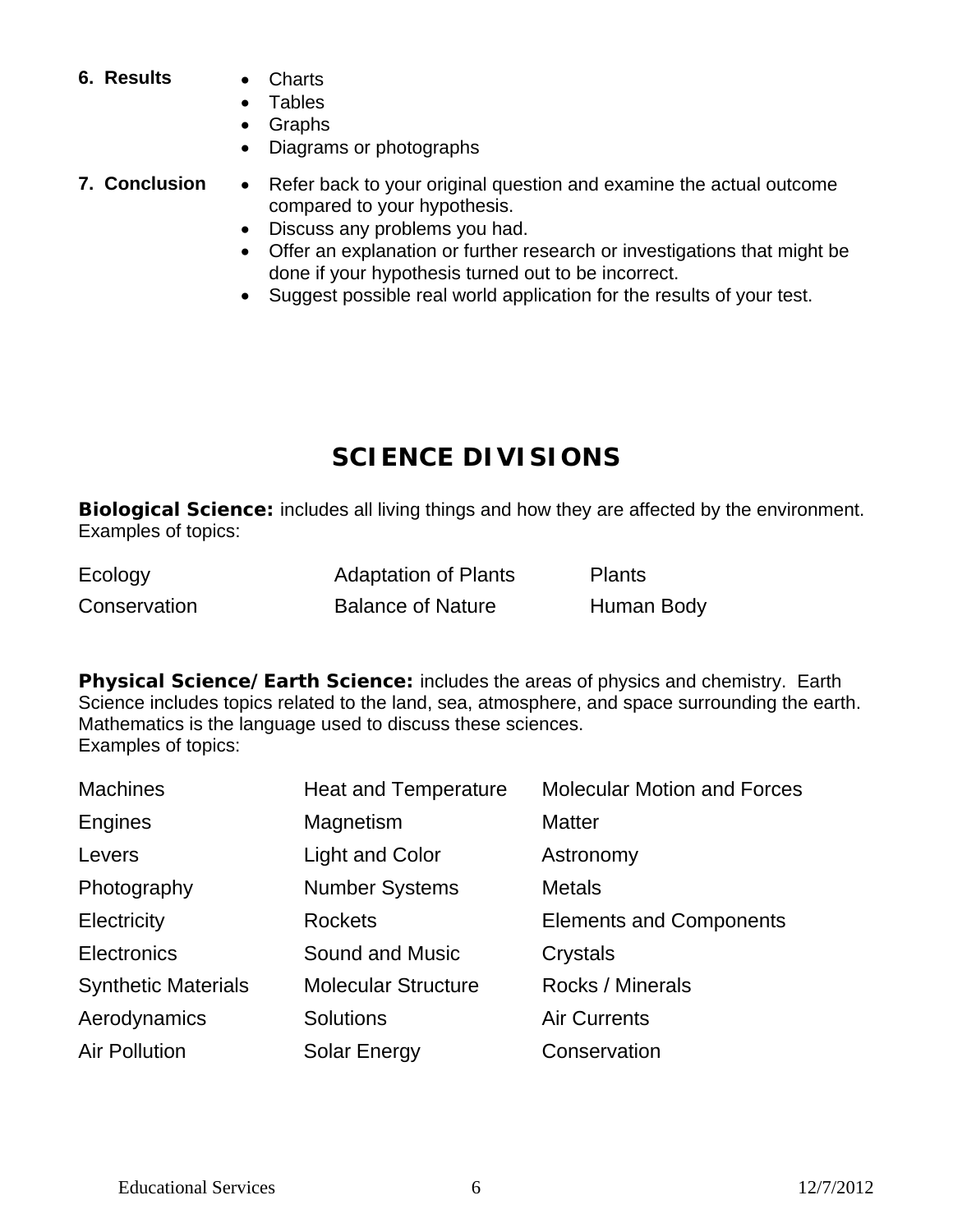### **SOME SUGGESTIONS FOR SCIENCE FAIR INVESTIGATIONS:**

- 1. What is the effect of wind on the amount of water that a plant needs? (Biological Science)
- 2. How can you get kidney beans to grow fastest? (Biological Science)
- 3. How can you affect the shape of a magnetic field? (Physical Science)
- 4. How high do you have to raise a smooth board to get a block to slide down it? How does covering the block with felt or sandpaper or other materials affect that height? How does changing the weight of the block affect height? (Physical Science)
- 5. What affects how fast an ice cube melts in air? How many ways can you get it to melt faster than it does in air at room temperature? (Physical Science)
- 6. What are the effects of detergent on water? (Physical Science)
- 7. Which magnifies newsprint more clear water drop or a soapy water drop? (Physical Science)
- 8. What is the biggest shadow you can make with a piece of paper 8  $\frac{1}{2}$  inches by 11 inches? What is the smallest shadow you can make with the same piece of paper? (Physical Science)
- 9. What is the effect of turning young plants upside down as they grow? (Biological Science)
- 10. How can you get seeds to germinate fastest? (Biological Science)
- 11. Which seeds germinate fastest? Do little seeds germinate faster than big seeds? (Biological Science)
- 12. What species of seedling can survive longest in just damp cotton wool in the dark? (Biological Science)
- 13. Does a water-pick clean your teeth better than a standard toothbrush? (Biological Science)
- 14. How do different deodorants affect skin and clothes? (Biological Science or Physical Science)
- 15. What is the fastest way to cool a cup of hot water? (Physical Science)
- 16. How can you grow the biggest crystals of alum? (Physical Science)
- 17. How does light affect plants?
- 18. Do sweet, salt, and bitter substances taste the same to everyone?
- 19. How can you affect the time it takes for bread to rise?
- 20. What happens when you soak egg shells in vinegar? What about when you soak them in lemon juice or other kitchen chemicals? (Physical Science)
- 21. What kind of fruit rots fastest?
- 22. Do plants grow faster if you talk (or sing) to them regularly? (Biological Science)
- 23. Do people who play sports regularly have the same heart rate as people who don't? Do sports people recover from exercise more quickly than less active people? (Biological Science)

Educational Services 7 12/7/2012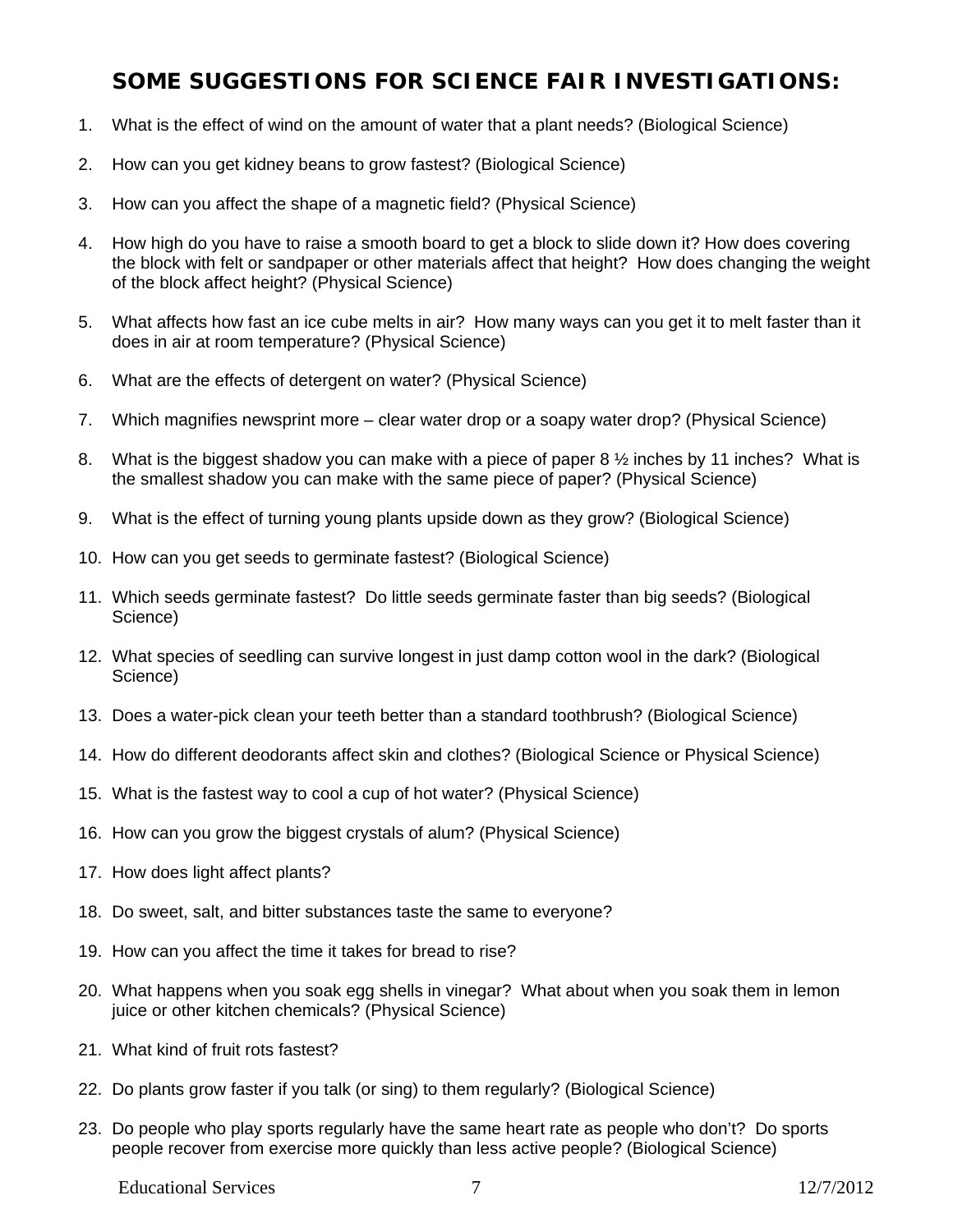- 24. Will seeds sprout faster in soil or in a plastic bag with damp cotton wool? (Biological Science)
- 25. What is the fastest way to get food to rot? Warm or cool places? Damp or dry? Light or dark? In the presence of other moldy things? (Biological Science)
- 26. Do preservatives in manufactured foods really work? Try different ways to get "Twinkies" to rot!
- 27. Which gum keeps its flavor the longest? Which blows the best bubbles? What is most stretchy? Which loses the most weight after you chew it? (The weight lost is the sugar your saliva dissolved away.)
- 28. How can you make suds last longest? Compare shampoo to dishwashing detergent. Compare different brands of shampoo to each other and different brands of dishwashing detergent to each other. (Physical Science)
- 29. Investigate all the different effects of static electricity. What is the effect of static electricity on paper, plastic, different kinds of breakfast cereal? (Physical Science)
- 30. Which brand of paper towel stays strongest when wet? (Physical Science)
- 31. Which freezes fastest Coke, Kool-Aid, strong salt water, or weak salt water? (Physical Science)
- 32. How can you stop cut apples from going brown? (Biological Science)
- 33. What mixtures will a filter separate? (Physical Science)
- 34. How can you make the best cup phones? (Physical Science)
- 35. How do lenses and pieces of glass bend light? What else can bend light? (Physical Science)
- 36. What is the best way to keep steel from rusting? (Physical Science)
- 37. Which filtering systems work best to clean dirty water? (Physical Science)
- 38. How does the color of light affect plant growth? (Biological Science)
- 39. What conditions affect the growth of mold? (Biological Science)
- 40. How does temperature influence yeast cell reproduction? (Biological Science)
- 41. How does the angle of an inclined plane affect the work to lift an object? (Physical Science)
- 42. Which surfaces provide the least amount of friction? (Physical Science)
- 43. Which fruit and vegetable juices make good indicators for acids and bases? (Physical Science)
- 44. How does water depth affect water pressure? (Physical Science)
- 45. Which materials insulate best against the cold? (Physical Science)
- 46. Which mouthwashes retard the growth of bacteria? (Biological Science)
- 47. Do bacteria grow better in the light or dark? (Biological Science)

#### Educational Services 8 12/7/2012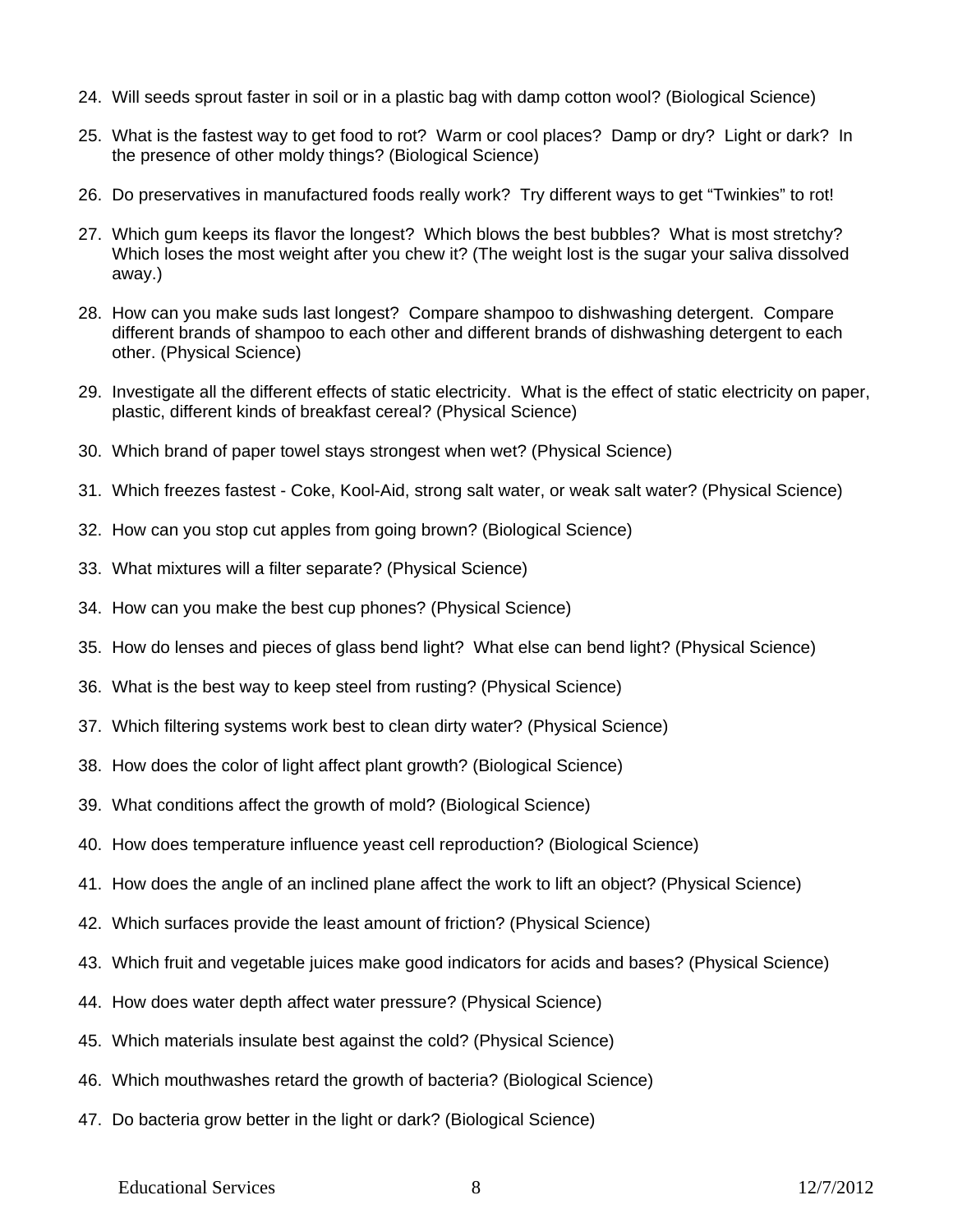- 48. Compare two parts of your body to see which normally harbors more bacteria. (Biological Science)
- 49. Find the best way to wash a finger and remove the most bacteria. You could try paper towel drying compared to air drying. You could try the effect of soap compared to air drying. You could try the effect of soap compared to no soap. (Biological Science)
- 50. Compare the amount of bacteria in soil samples from two different places.
- 51. Does toilet paper stop bacteria getting through? Try touching agar with a naked finger and then with a finger wrapped in one layer of toilet paper. (Biological Science)
- 52. Which materials conduct electricity? Try different kinds of liquids too. (Physical Science)
- 53. How does the shape of a reflective surface affect the reflection of light? (Physical Science)
- 54. What is the relationship between magnification and the focal point of a lens? (Physical Science)
- 55. Does the color of a container affect the amount of light energy absorbed? (Physical Science)
- 56. How do offspring reflect parents' traits? (Biological Science)
- 57. What part(s) of a plant can be used to propagate a plant? (Biological Science)
- 58. Which design of paper plane will fly the furthest? (Physical Science)
- 59. Who can react faster to a bell children or adults? (Biological Science)
- 60. Can people identify different kinds of Kool-Aid by taste alone? (Biological Science)
- 61. What is the effect of detergent on the life in pond water? (Use containers of pond water don't pollute a pond.) (Biological Science)
- 62. What effect does salt have on the properties of water? (Example: Acidity lathering ability with soap, dissolving ability of sugar, freezing and boiling points.) (Physical Science)
- 63. What affects the success of making sponge cake? (Physical Science)
- 64. What affects the rate of the baking soda and vinegar reaction? (Physical Science)

### **What will judges be looking for?**

A sample judging form is included on the next 2 pages to give you an idea of the questions they will ask themselves as they look at projects.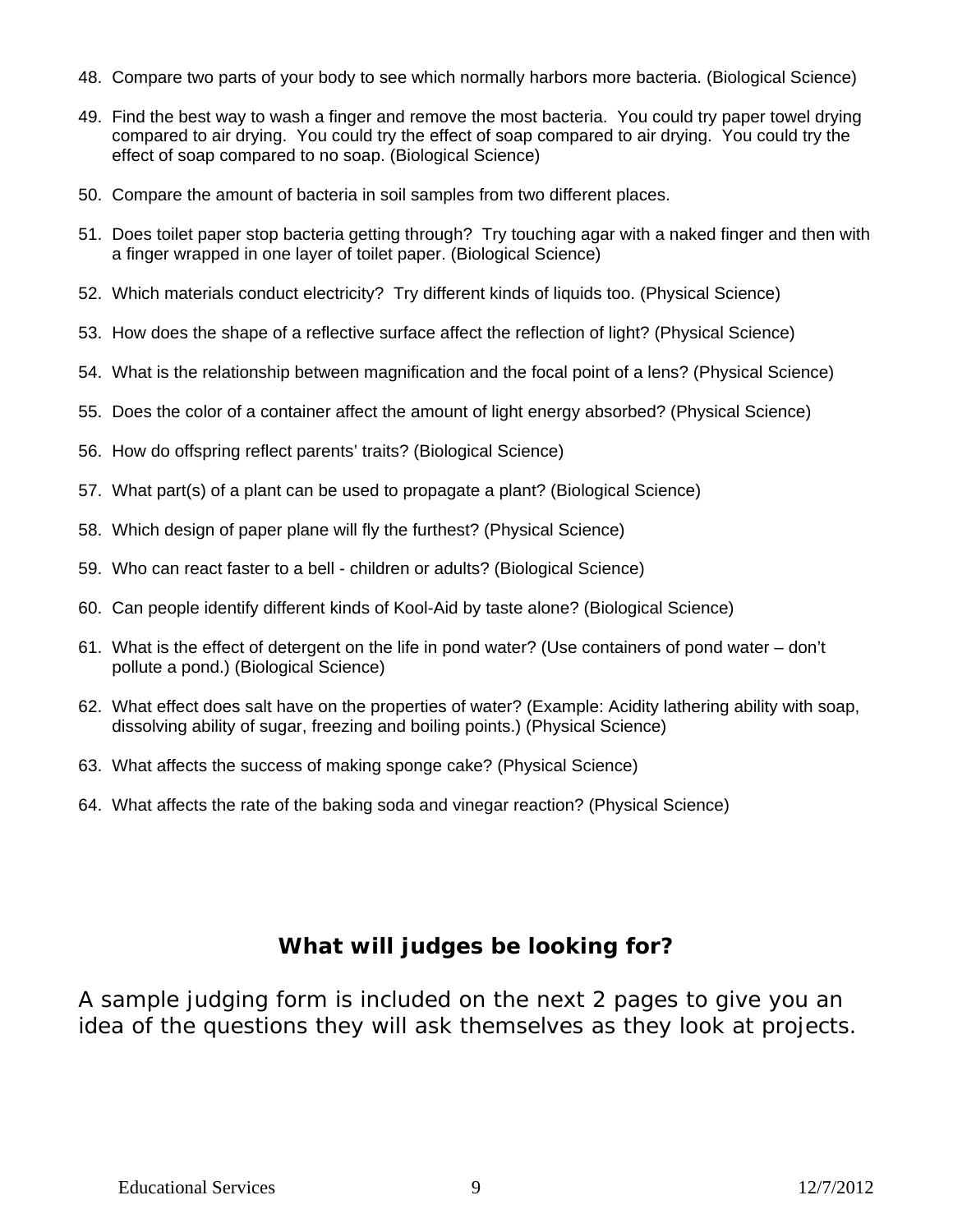# **Example of Science Fair Judging Form**

Project No.

### **General Instructions**

Award a number from 1 to 10 to each category, 1 being the lowest points possible, and 10 being the highest points possible. The questions listed under each category are there to help you determine the number of points to award, but be flexible.

Ideally, all children could receive a perfect score. It is quite possible for a number of projects to be equally good. Don't try to determine the best project. Award points as merited. Be kind, but don't give all 100's.

### **Scientific Method**

| 1. Is the problem clearly stated in the form of a question?<br>Is there a reasonable hypothesis offered?<br>Is the reason for the hypothesis explained, if appropriate?<br>Remember that K-3 projects may be demonstrations, while 4-6 projects                                                                                                                                                                                         |     |
|-----------------------------------------------------------------------------------------------------------------------------------------------------------------------------------------------------------------------------------------------------------------------------------------------------------------------------------------------------------------------------------------------------------------------------------------|-----|
| must involve problem solving.                                                                                                                                                                                                                                                                                                                                                                                                           | /10 |
| 2. Is the procedure explained in terms the child and you can understand?                                                                                                                                                                                                                                                                                                                                                                | /10 |
| 3. Are the graphs and charts labeled properly?<br>(If there is no possible way to use graphs or charts, give a 10. If there is<br>no way to quantify things, they should have a graphic display of results -<br>look to that and award points accordingly.)                                                                                                                                                                             | /10 |
| 4. Is the conclusion supported by the results?<br>Did the child compare the hypothesis with the conclusions?<br>Is there an attempt to establish a relationship between cause and<br>effect?                                                                                                                                                                                                                                            | /10 |
| 5. Was the experiment controlled? Were there comparisons that proved<br>that the cause of the result was not accidental or it was not what would<br>have happened under any conditions, not just the experimental ones?<br>Be aware some types of experiments are more difficult to control than<br>ones dealing with batteries or freezing points. Do not downgrade<br>children if there was a reasonable attempt at controls for such |     |
| experiments. Were enough trials made to verify results?                                                                                                                                                                                                                                                                                                                                                                                 | /10 |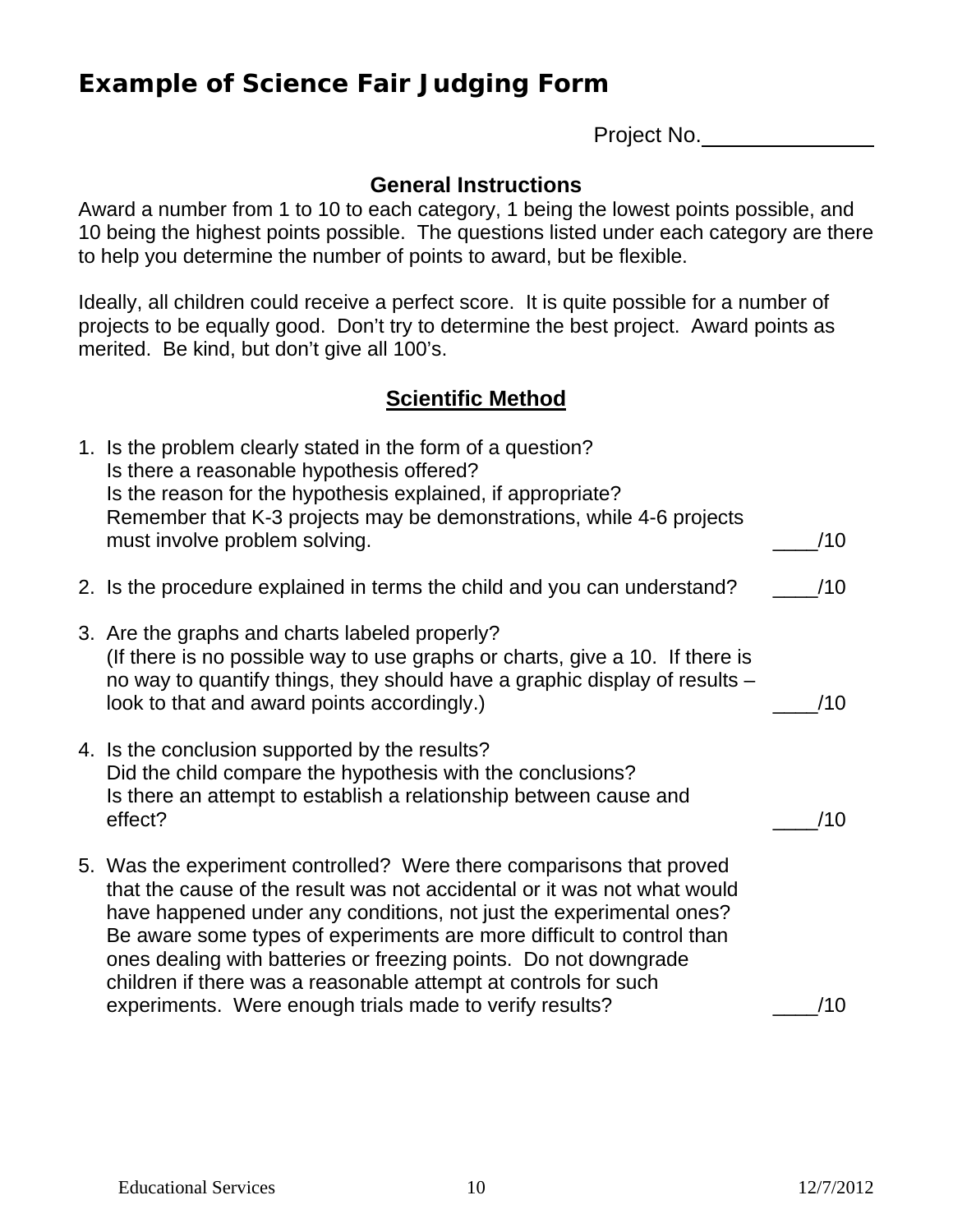### **Scientific Accuracy**

- 1. Did the student give credit to sources of information obtained, if any?
- 2. Is the factual information correct and are the figures calculated accurately?
- 3. Is the spelling correct?  $/10$

### **Knowledge**

- 1. Is it obvious that the student understands the material and has learned something?
- 2. Does the overall project show logical development?  $/10$

### **Neatness and Attractiveness**

- 1. Are the labels and title neat and legible?
- 2. Is the handwriting in the report as neat and legible as you could expect for this age level? (Do not downgrade a K-2 child who may have motor coordination to develop for writing this paper imperfectly in comparison to a child who prints easily or one who had a parent do it (e.g., a kindergarten child who prints backward letters or numbers should not be penalized.)
- 3. Is the project as attractive as might be expected of this age child? (Do not downgrade if it is acceptable – e.g., a beautiful, extraordinary project should not necessarily get more points than an acceptable one. Only downgrade unacceptable attempts.)  $/10$

### **Time and Effort, Level of Difficulty**

| Award the child from 1 to 10 based on apparent time and effort he/she spent on<br>this project. | /10 |
|-------------------------------------------------------------------------------------------------|-----|
| <b>Overall Impression</b>                                                                       |     |

| Award the child form 1 to 10 based on your overall impression of the project.                                                                                                                                                 |             | /10  |  |
|-------------------------------------------------------------------------------------------------------------------------------------------------------------------------------------------------------------------------------|-------------|------|--|
|                                                                                                                                                                                                                               | Total Score | /100 |  |
| Comments: the comments of the comments of the comments of the comments of the comments of the comments of the comments of the comments of the comments of the comments of the comments of the comments of the comments of the |             |      |  |